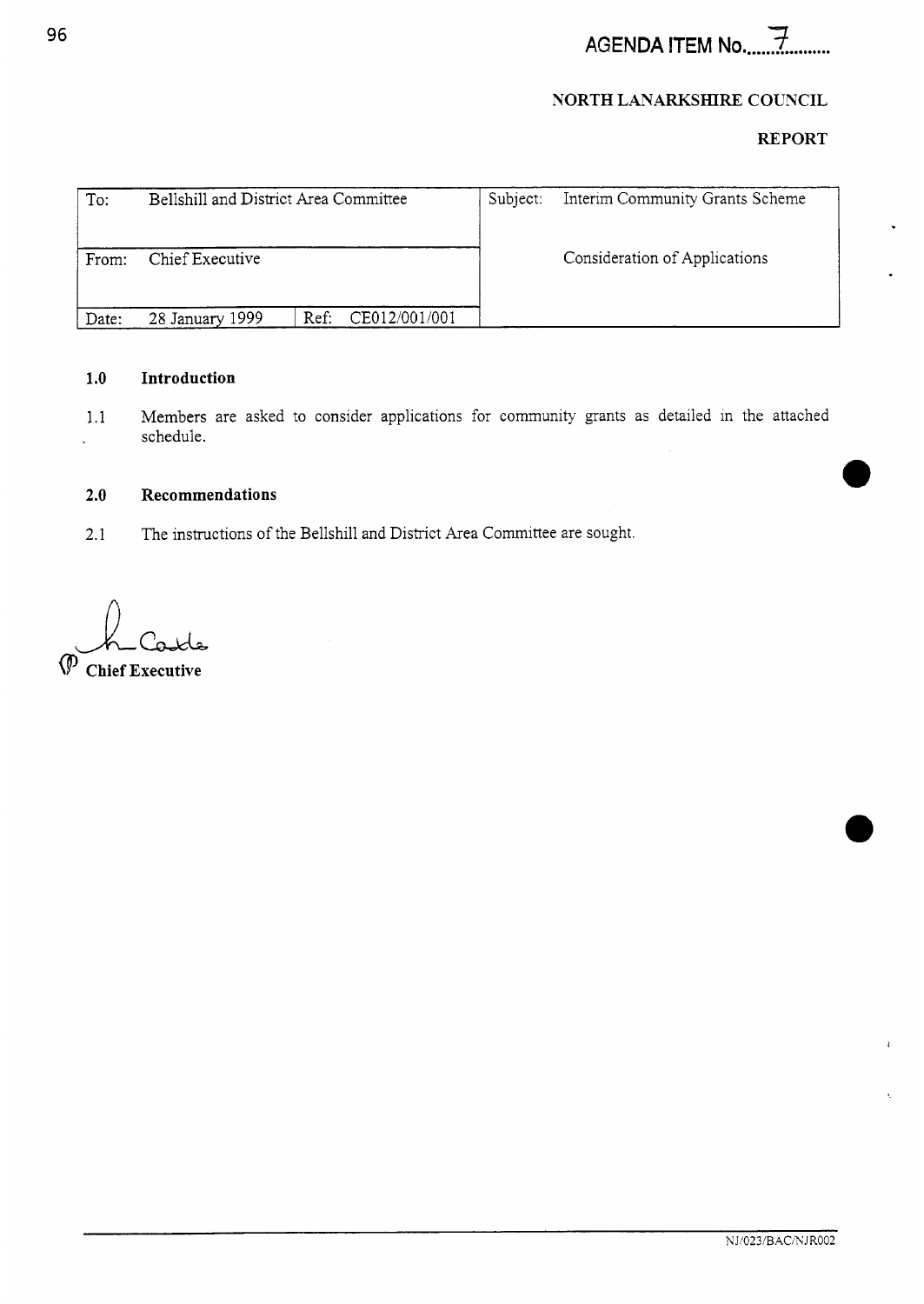

# NORTH LANARKSHIRE COUNCIL *0*



# **Bellshill and District Area Committee**

|                |                                                             | NORTH LANARKSHIRE COUNCIL                                                                                     |                           |                        |                   |                                                                                     |  |  |  |
|----------------|-------------------------------------------------------------|---------------------------------------------------------------------------------------------------------------|---------------------------|------------------------|-------------------|-------------------------------------------------------------------------------------|--|--|--|
|                | Schedule of Community Grants Applications for submission to |                                                                                                               |                           |                        |                   |                                                                                     |  |  |  |
|                |                                                             | <b>Bellshill and District Area Committee</b>                                                                  |                           |                        |                   |                                                                                     |  |  |  |
|                |                                                             | Meeting of 4 February 1999                                                                                    |                           |                        |                   |                                                                                     |  |  |  |
|                |                                                             | <b>CONTINUED APPLICATIONS</b>                                                                                 |                           |                        |                   |                                                                                     |  |  |  |
| <b>Ref No:</b> | <b>Name of Group</b>                                        | <b>Purpose of Application</b>                                                                                 | Grant<br><b>Requested</b> | Ward<br>N <sub>0</sub> | <b>Councillor</b> | <b>Comments</b><br>(All awards subject to<br>receipt of outstanding<br>information) |  |  |  |
| CG98/99 - 438  | Hattonrigg Senior Citizens Centre                           | to assist with the cost of Christmas dinner<br>(Cheque previously issued for 100.00)                          | £200.00                   | 24                     | H. McGuigan       |                                                                                     |  |  |  |
| CG98/99 - 499  | <b>Bellshill and Mossend Chess</b><br>Club                  | to assist with running costs e.g. league fees<br>and travel expenses<br>(Cheque previously issued for 115.00) | £183.25                   | 23                     | J. McCabe         |                                                                                     |  |  |  |
| CG98/99 - 506  | Tannochside Community                                       | to assist with the cost of carpet bowls, a                                                                    | £422.90                   | 22                     | C. Hebenton       |                                                                                     |  |  |  |
|                | <b>Bowling Club</b>                                         | jack and bowl marker labels                                                                                   |                           | 23                     | J. McCabe         |                                                                                     |  |  |  |
| CG98/99 - 510  | Reminiscence Club                                           | to assist with carpet bowling equipment                                                                       | £600.00                   | 22                     | C. Hebenton       |                                                                                     |  |  |  |
|                |                                                             | (Cheque previously issued for 200.00)                                                                         |                           | 23                     | J. McCabe         |                                                                                     |  |  |  |

 $\sim$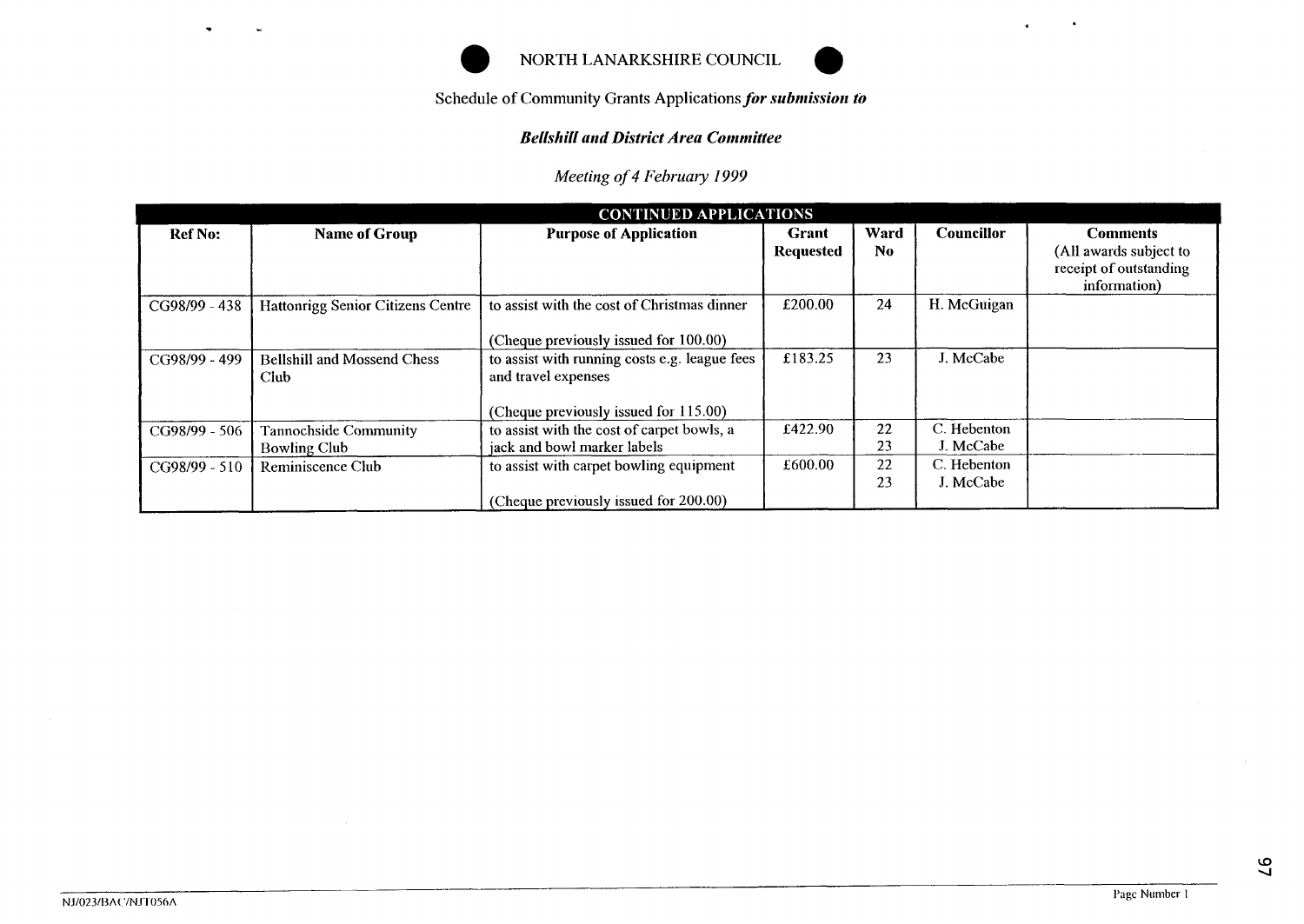# Schedule **of** Community Grants Applications *for submission to*

#### **Bellshill and District Area Committee**

# *Meeting of 4 February I999*

| <b>NEW APPLICATIONS</b> |                                            |                                                                                                                                                                                       |                           |                                        |                                                                                              |                                                                                     |  |  |
|-------------------------|--------------------------------------------|---------------------------------------------------------------------------------------------------------------------------------------------------------------------------------------|---------------------------|----------------------------------------|----------------------------------------------------------------------------------------------|-------------------------------------------------------------------------------------|--|--|
| <b>Ref No:</b>          | <b>Name of Group</b>                       | <b>Purpose of Application</b>                                                                                                                                                         | Grant<br><b>Requested</b> | Ward<br>No                             | <b>Councillor</b>                                                                            | <b>Comments</b><br>(All awards subject to<br>receipt of outstanding<br>information) |  |  |
| CG98/99 - 625           | Newarthill Childrens Gala Day              | to assist with the purchase of materials eg<br>catering, bunting, materials for floats etc                                                                                            | £500.00                   | 29                                     | J. Lafferty                                                                                  |                                                                                     |  |  |
| CG98/99 - 626           | <b>Bellshill Academy School Board</b>      | to assist with the cost of furnishings and<br>kitchen equipment                                                                                                                       | £800.00                   | 22<br>23<br>24<br>25<br>26<br>28<br>30 | C. Hebenton<br>J. McCabe<br>H. McGuigan<br>R. Lyle<br>K. McAlorum<br>K. McKeown<br>H. Curran | Awaiting further<br>information                                                     |  |  |
| CG98/99 - 627           | Orbiston/Bellshill Elderly Forum           | to assist with the cost of running costs and<br>travelling expenses to supplement<br>enterprise fund in supplying bed socks,<br>gloves and thermos jugs (mainly to single<br>tenants) | £100.00                   | 24<br>25                               | H. McGuigan<br>R. Lyle                                                                       |                                                                                     |  |  |
| CG98/99 - 628           | New Stevenson Community<br>Conneil         | to assist with the cost of Christmas Carol<br>Service                                                                                                                                 | £500.00                   | 28                                     | K. McKeown                                                                                   | Refer to Motherwell Area<br>Committee                                               |  |  |
| CG98/99 - 629           | Mother and Toddlers, St Gabriels<br>Chapel | to assist with the cost of toys and baby<br>equipment                                                                                                                                 | £150.00                   | 23                                     | J. McCabe                                                                                    |                                                                                     |  |  |
| CG98/99 - 630           | <b>Burnhead Bowling Club</b>               | to assist with the cost of installation of<br>artificial bankings                                                                                                                     | £1,600                    | 23                                     | J. McCabe                                                                                    | Maximum award may only<br>be £1,500                                                 |  |  |
| CG98/99 - 659           | <b>Mossend Bowling Club</b>                | to assist with the cost of refurbishing<br>clubhouse                                                                                                                                  | £950.00                   | 26<br>28                               | K. McAlorum<br>K. McKeown                                                                    |                                                                                     |  |  |
| CG98/99 - 660           | <b>Bujin Karate Club</b>                   | to assist with the purchase of new<br>equipment                                                                                                                                       | £300.00                   | 21                                     | D. Saunders                                                                                  |                                                                                     |  |  |
| CG98/99 - 661           | Jellytots Parent & Toddlers<br>Group       | to assist with the cost of buying new toys<br>and books                                                                                                                               | £100.00                   | 26<br>28                               | K. McAlorum<br>K. McKcown                                                                    |                                                                                     |  |  |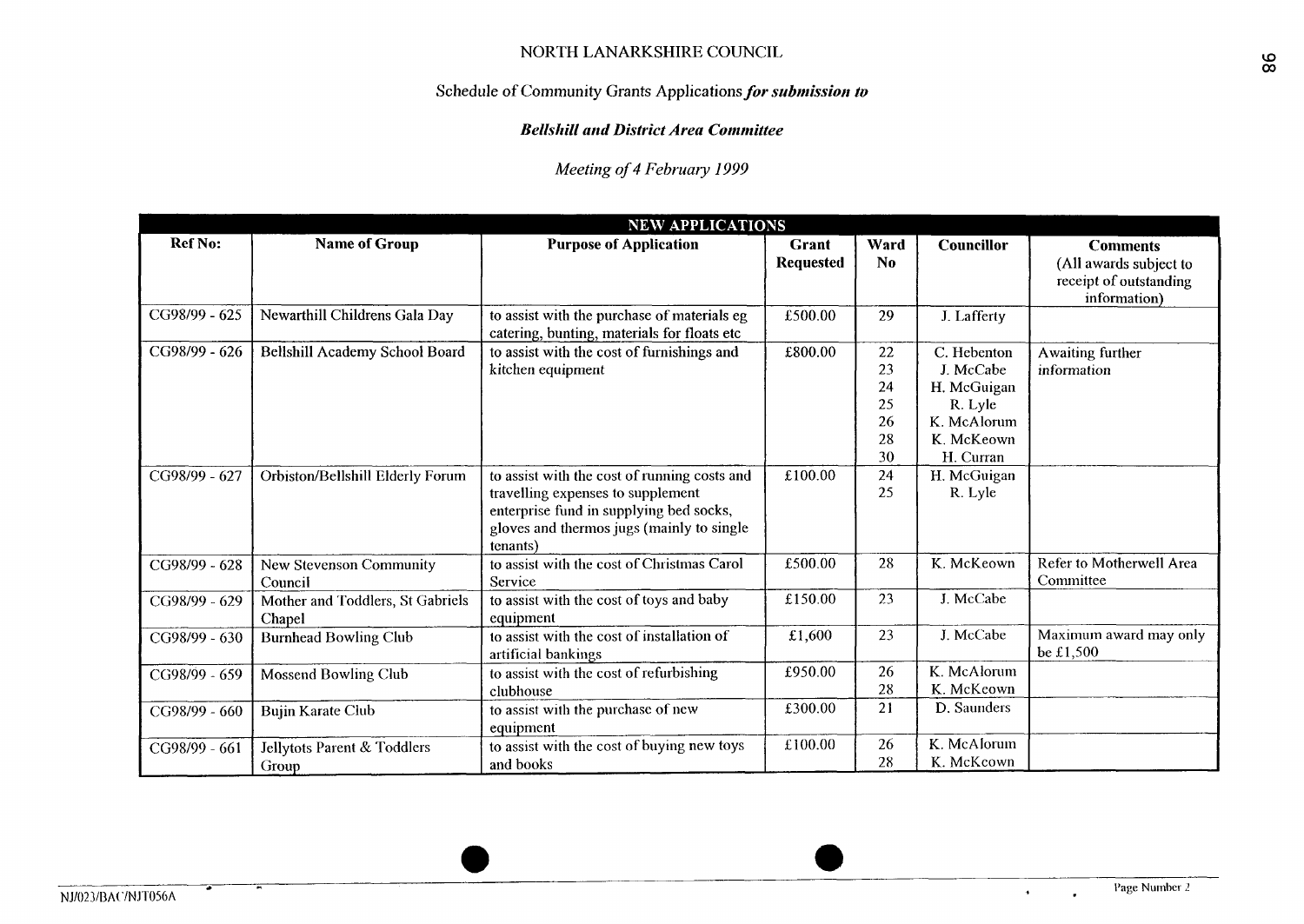



## *Bellsliill arid District Area Conimittee*

|                |                                         | NORTH LANARKSHIRE COUNCIL<br>Schedule of Community Grants Applications for submission to<br><b>Bellshill and District Area Committee</b>                                                        |                                  |                                                                                  |  |  |  |
|----------------|-----------------------------------------|-------------------------------------------------------------------------------------------------------------------------------------------------------------------------------------------------|----------------------------------|----------------------------------------------------------------------------------|--|--|--|
|                | Meeting of 4 February 1999              |                                                                                                                                                                                                 |                                  |                                                                                  |  |  |  |
|                |                                         | <b>AREA ALLOCATION</b>                                                                                                                                                                          |                                  |                                                                                  |  |  |  |
| <b>Ref No:</b> | <b>Name of Group</b>                    | <b>Purpose of Application</b>                                                                                                                                                                   | <b>Grant</b><br><b>Requested</b> | <b>Comments</b><br>(All awards subject to receipt of<br>outstanding information) |  |  |  |
| CG98/99 - 662  | <b>Bellshill Area Safety Initiative</b> | to assist with the cost of extending the area<br>safety initiative for a further two months<br>enabling those safety issues raised at<br>community conference on 21 March 99 to be<br>developed | £1,500                           |                                                                                  |  |  |  |
| CG98/99 - 663  | <b>Bellshill Girls Football Club</b>    | to assist with the cost of taking 18 girls and 7<br>helpers to Dublin at Easter to take part in a<br>week of football tournaments and cultural<br>experiences                                   | £700.00                          |                                                                                  |  |  |  |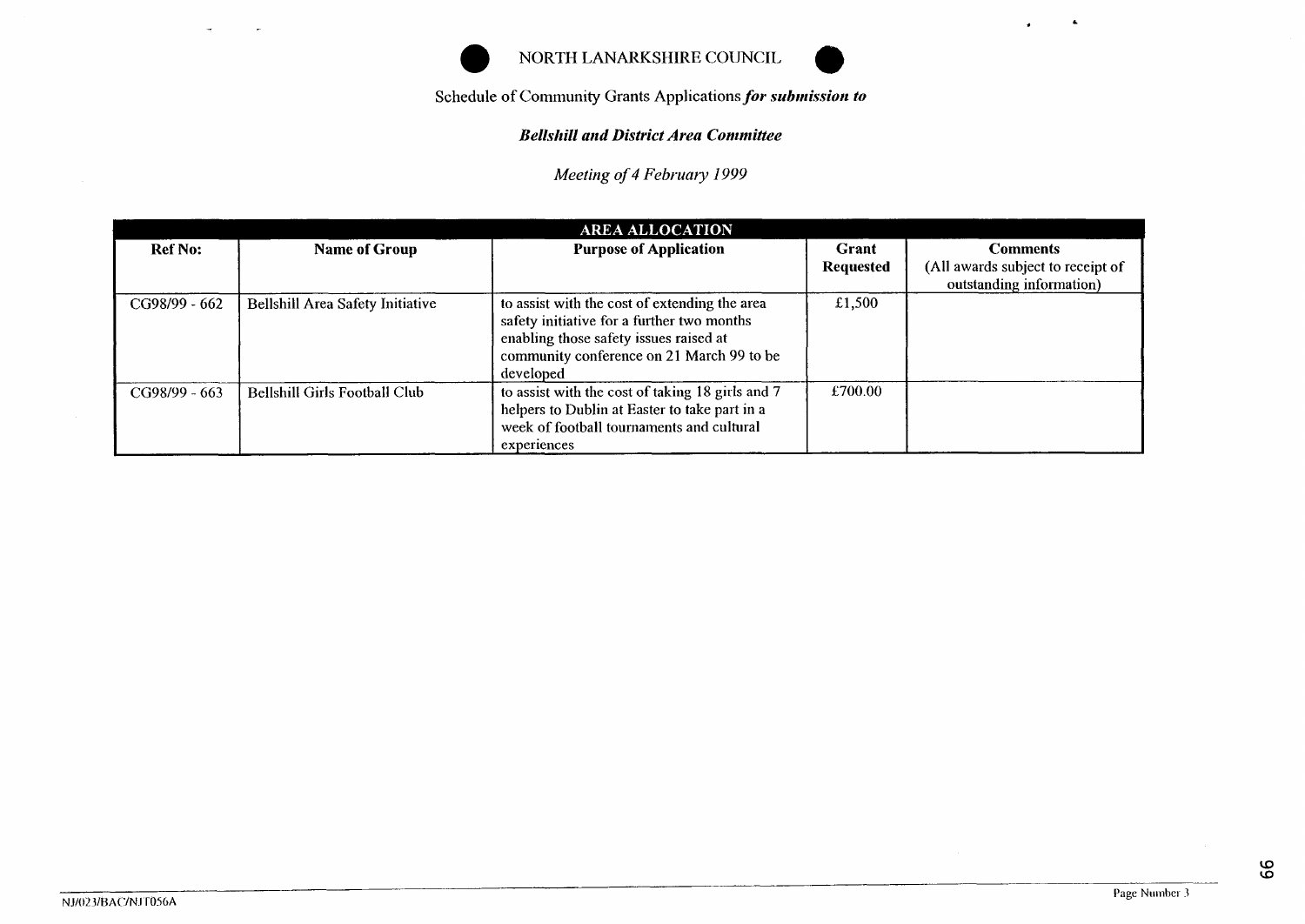# **Schedule** of Community **Grants Applicationsfor** *subniissioii to*

#### *Bellshill and District Area Coniniittee*

*Meeting of 4 February I999* 

|                   | <b>LATE APPLICATIONS</b> |                                                                                                                                                                                                |                           |                        |                                         |                                                                                     |  |  |  |
|-------------------|--------------------------|------------------------------------------------------------------------------------------------------------------------------------------------------------------------------------------------|---------------------------|------------------------|-----------------------------------------|-------------------------------------------------------------------------------------|--|--|--|
| <b>Ref No:</b>    | <b>Name of Group</b>     | <b>Purpose of Application</b>                                                                                                                                                                  | Grant<br><b>Requested</b> | Ward<br>N <sub>0</sub> | Councillor                              | <b>Comments</b><br>(All awards subject to<br>receipt of outstanding<br>information) |  |  |  |
| - CG98/99 - 676 L | Focus Youth Project      | to assist with the costs of 4 community<br>organisations to arrange a local conference<br>in order for the community to voice their<br>current concerns and re-establish a<br>community agenda | £1,465.00                 | 21<br>22<br>23         | D. Saunders<br>C. Hebenton<br>J. McCabe |                                                                                     |  |  |  |

*0 0*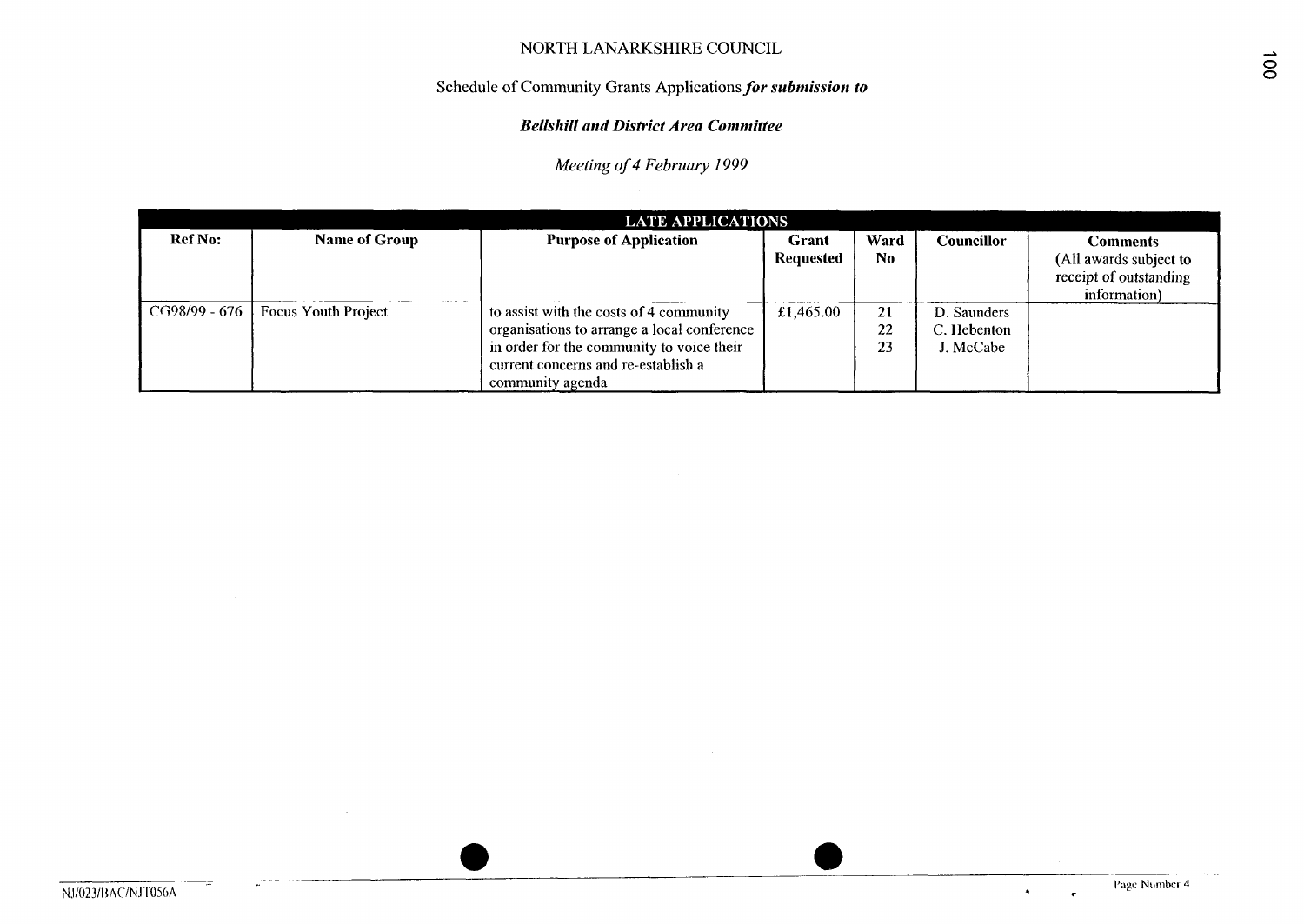

# Bellshill and District Area Committee

|                            |                                              |                                                                                                               |                                  |                        |                                         |                                                    | 气味なにむねる                                                                             |
|----------------------------|----------------------------------------------|---------------------------------------------------------------------------------------------------------------|----------------------------------|------------------------|-----------------------------------------|----------------------------------------------------|-------------------------------------------------------------------------------------|
|                            |                                              | NORTH LANARKSHIRE COUNCIL                                                                                     |                                  |                        |                                         |                                                    |                                                                                     |
|                            |                                              | Schedule of Community Grants Applications for submission to                                                   |                                  |                        |                                         |                                                    |                                                                                     |
|                            |                                              | <b>Bellshill and District Area Committee</b>                                                                  |                                  |                        |                                         |                                                    |                                                                                     |
| Meeting of 4 February 1999 |                                              |                                                                                                               |                                  |                        |                                         |                                                    |                                                                                     |
|                            |                                              | <b>CONTINUED APPLICATIONS</b>                                                                                 |                                  |                        |                                         |                                                    |                                                                                     |
| <b>Ref No:</b>             | <b>Name of Group</b>                         | <b>Purpose of Application</b>                                                                                 | <b>Grant</b><br><b>Requested</b> | Ward<br>N <sub>0</sub> | Councillor                              | <b>Councillor's</b><br>Ward<br><b>Contribution</b> | <b>Comments</b><br>(All awards subject to<br>receipt of outstanding<br>information) |
| CG98/99 - 438              | Hattonrigg Senior Citizens Centre            | to assist with the cost of Christmas dinner<br>(Cheque previously issued for 100.00)                          | £200.00                          | 24                     | H. McGuigan                             | 100.00                                             |                                                                                     |
| CG98/99 - 499              | <b>Bellshill and Mossend Chess</b><br>Club   | to assist with running costs e.g. league fees<br>and travel expenses<br>(Cheque previously issued for 115.00) | £183.25                          | 23                     | J. McCabe                               | Nil                                                |                                                                                     |
| CG98/99 - 506              | Tannochside Community<br><b>Bowling Club</b> | to assist with the cost of carpet bowls, a<br>jack and bowl marker labels                                     | £422.90                          | 21<br>22<br>23         | D. Saunders<br>C. Hebenton<br>J. McCabe | 100.00<br>123.00<br>223.00                         |                                                                                     |
| CG98/99 - 510              | Reminiscence Club                            | to assist with carpet bowling equipment<br>(Cheque previously issued for 200.00)                              | £600.00                          | 22<br>23               | C. Hebenton<br>J. McCabe                | Nil                                                |                                                                                     |

 $\sim$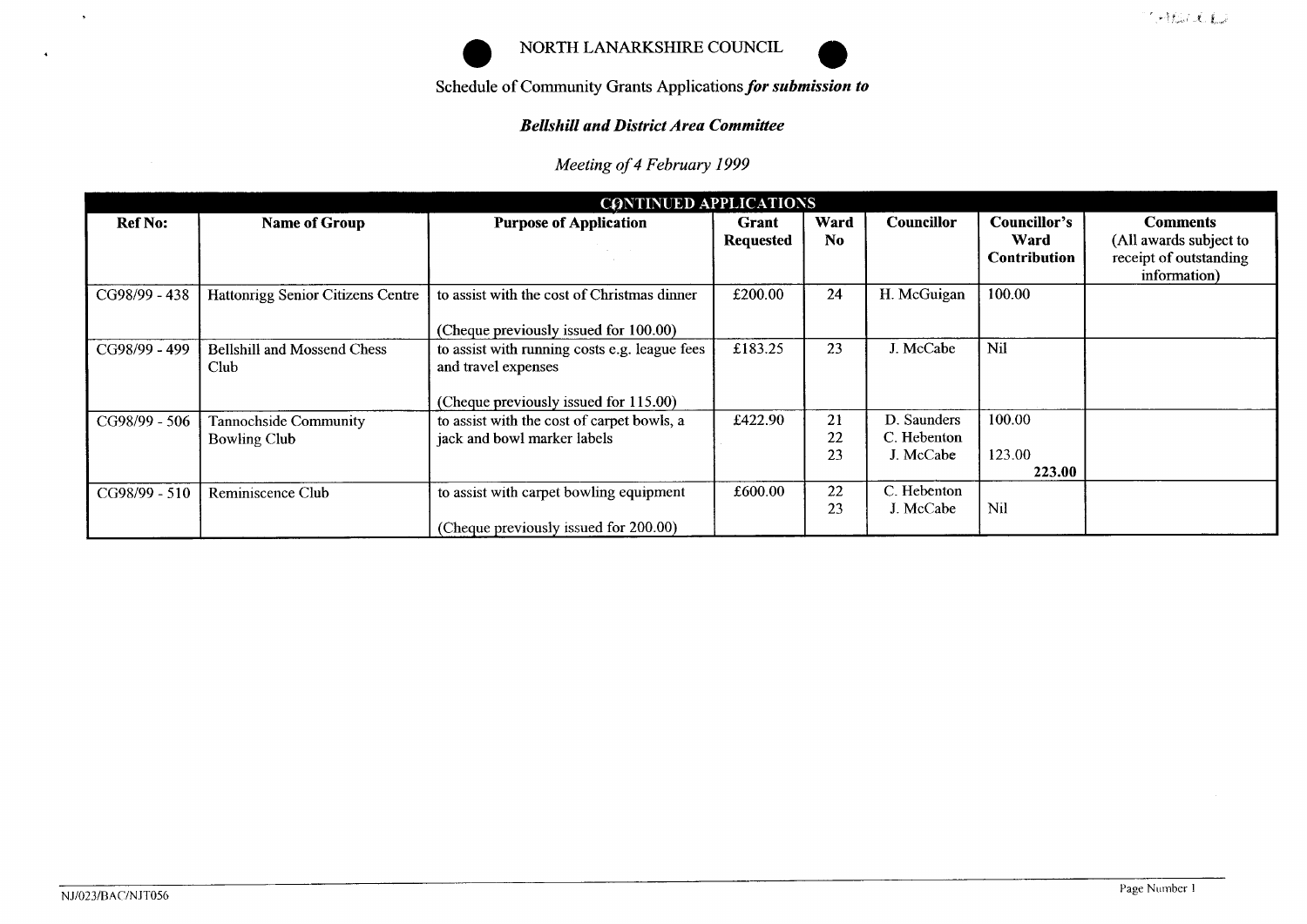



## **Bellshill and District Area Committee**

*Meeting of 4 February 1999* 

| <b>NEW APPLICATIONS</b> |                                            |                                                                                                                                                                                       |                           |                                        |                                                                                              |                                                                       |                                                                                     |  |
|-------------------------|--------------------------------------------|---------------------------------------------------------------------------------------------------------------------------------------------------------------------------------------|---------------------------|----------------------------------------|----------------------------------------------------------------------------------------------|-----------------------------------------------------------------------|-------------------------------------------------------------------------------------|--|
| <b>Ref No:</b>          | <b>Name of Group</b>                       | <b>Purpose of Application</b>                                                                                                                                                         | Grant<br><b>Requested</b> | Ward<br>No.                            | <b>Councillor</b>                                                                            | Councillor's<br>Ward<br><b>Contribution</b>                           | <b>Comments</b><br>(All awards subject to<br>receipt of outstanding<br>information) |  |
| CG98/99 - 625           | Newarthill Childrens Gala Day              | to assist with the purchase of materials eg<br>catering, bunting, materials for floats etc                                                                                            | £500.00                   | 29                                     | J. Lafferty                                                                                  | 320.00                                                                |                                                                                     |  |
| CG98/99 - 626           | Bellshill Academy School Board             | to assist with the cost of furnishings and<br>kitchen equipment                                                                                                                       | £800.00                   | 22<br>23<br>24<br>25<br>26<br>28<br>30 | C. Hebenton<br>J. McCabe<br>H. McGuigan<br>R. Lyle<br>K. McAlorum<br>K. McKeown<br>H. Curran | <b>Nil</b><br>100.00<br>100.00<br>100.00<br>50.00<br>100.00<br>450.00 |                                                                                     |  |
| CG98/99 - 627           | Orbiston/Bellshill Elderly Forum           | to assist with the cost of running costs and<br>travelling expenses to supplement<br>enterprise fund in supplying bed socks,<br>gloves and thermos jugs (mainly to single<br>tenants) | £100.00                   | 24<br>25                               | H. McGuigan<br>R. Lyle                                                                       | 50.00<br>50.00<br>100.00                                              |                                                                                     |  |
| CG98/99 - 628           | New Stevenson Community<br>Council         | to assist with the cost of Christmas Carol<br>Service                                                                                                                                 | £500.00                   | 28                                     | K. McKeown                                                                                   | 50.00                                                                 | Refer to Motherwell Area<br>Committee - Awarded<br>£250.00 - 3 February 1999        |  |
| CG98/99 - 629           | Mother and Toddlers, St Gabriels<br>Chapel | to assist with the cost of toys and baby<br>equipment                                                                                                                                 | £150.00                   | 23                                     | J. McCabe                                                                                    | 150.00                                                                |                                                                                     |  |
| CG98/99 - 630           | <b>Burnhead Bowling Club</b>               | to assist with the cost of installation of<br>artificial bankings                                                                                                                     | £1,600                    | 21<br>22<br>23                         | D. Saunders<br>C. Hebenton<br>J. McCabe                                                      | 300.00<br>500.00<br>800.00                                            | Maximum award may only<br>be £1,500                                                 |  |
| CG98/99 - 659           | Mossend Bowling Club                       | to assist with the cost of refurbishing<br>clubhouse                                                                                                                                  | £950.00                   | 26<br>28                               | K. McAlorum<br>K. McKeown                                                                    | Nil<br>50.00<br>50.00                                                 |                                                                                     |  |

 $\mathcal{A}^{\pm}$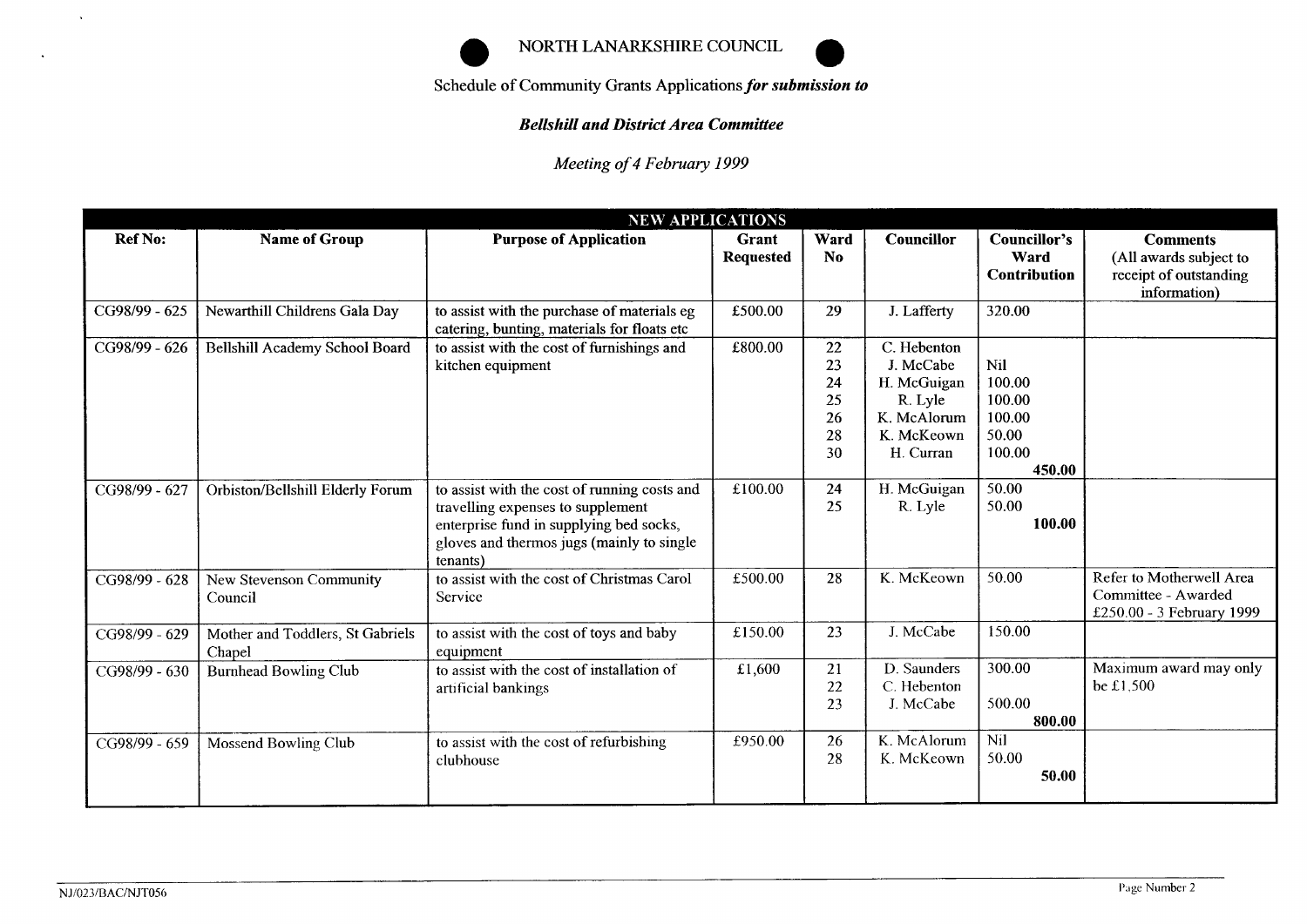

Schedule of Community Grants Applications *for submission to* 

# **Bellshill and District Area Committee**

*Meeting of 4 February 1999* 

| <b>NEW APPLICATIONS</b> |                                      |                                                         |                           |            |                           |                                             |                                                                              |  |
|-------------------------|--------------------------------------|---------------------------------------------------------|---------------------------|------------|---------------------------|---------------------------------------------|------------------------------------------------------------------------------|--|
| <b>Ref No:</b>          | <b>Name of Group</b>                 | <b>Purpose of Application</b>                           | Grant<br><b>Requested</b> | Ward<br>No | Councillor                | Councillor's<br>Ward<br><b>Contribution</b> | Comments<br>(All awards subject to<br>receipt of outstanding<br>information) |  |
| CG98/99 - 660           | Bujin Karate Club                    | to assist with the purchase of new<br>equipment         | £300.00                   | 21         | D. Saunders               | 300.00                                      |                                                                              |  |
| CG98/99 - 661           | Jellytots Parent & Toddlers<br>Group | to assist with the cost of buying new toys<br>and books | £100.00                   | 26<br>28   | K. McAlorum<br>K. McKeown | 50.00<br>50.00<br>100.00                    |                                                                              |  |

 $\Delta$ 

 $\ddot{\phantom{a}}$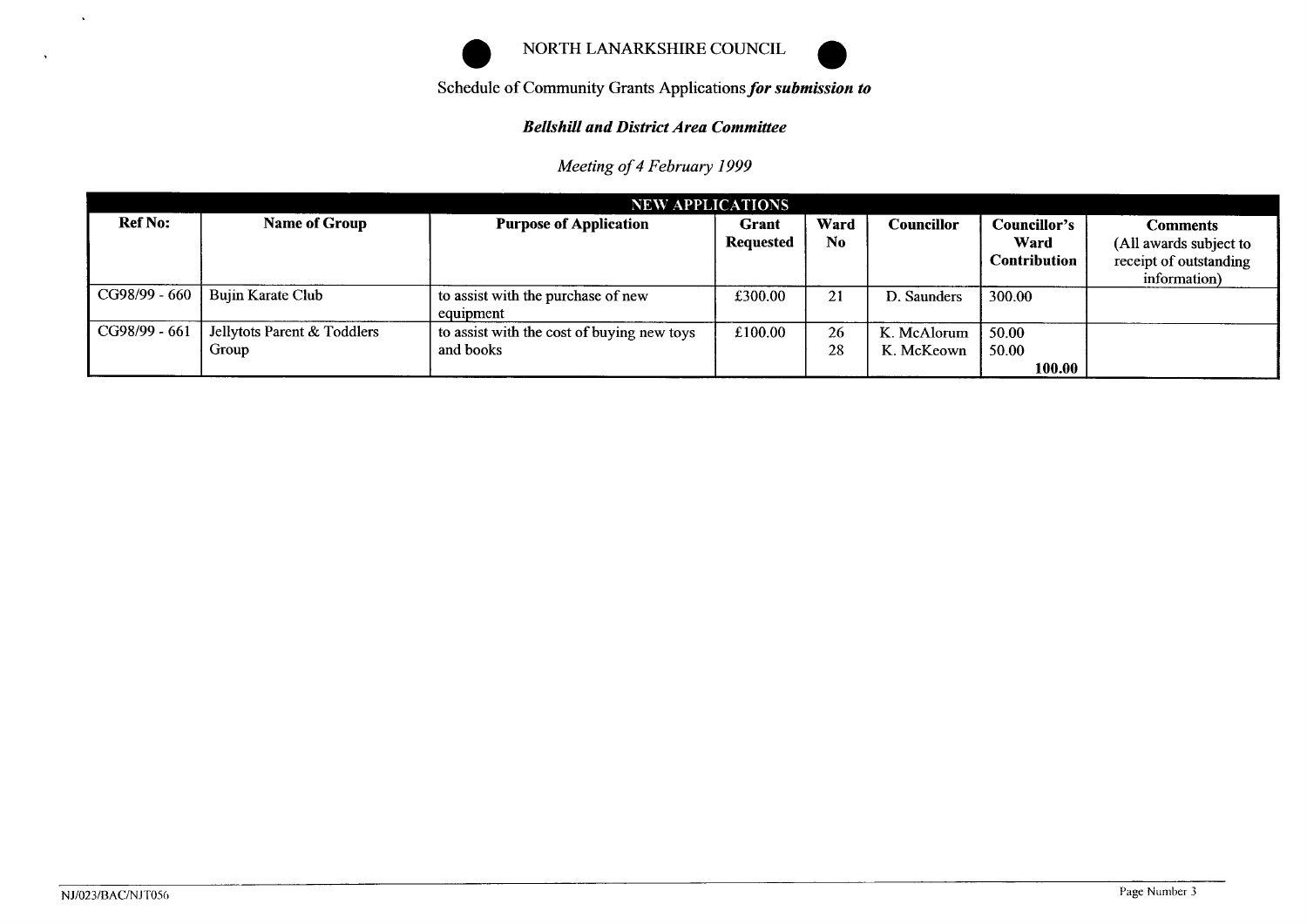

#### *Bellshill and District Area Committee*

|                |                                  | NORTH LANARKSHIRE COUNCIL                                                                                                             |                  |                                                               |  |  |  |
|----------------|----------------------------------|---------------------------------------------------------------------------------------------------------------------------------------|------------------|---------------------------------------------------------------|--|--|--|
|                |                                  | Schedule of Community Grants Applications for submission to                                                                           |                  |                                                               |  |  |  |
|                |                                  | <b>Bellshill and District Area Committee</b>                                                                                          |                  |                                                               |  |  |  |
|                |                                  | Meeting of 4 February 1999                                                                                                            |                  |                                                               |  |  |  |
|                |                                  |                                                                                                                                       |                  |                                                               |  |  |  |
| <b>Ref No:</b> | <b>Name of Group</b>             | <b>AREA ALLOCATION</b><br><b>Purpose of Application</b>                                                                               | Grant            | <b>Comments</b>                                               |  |  |  |
|                |                                  |                                                                                                                                       | <b>Requested</b> | (All awards subject to receipt of<br>outstanding information) |  |  |  |
| CG98/99 - 662  | Bellshill Area Safety Initiative | to assist with the cost of extending the area<br>safety initiative for a further two months<br>enabling those safety issues raised at | £1,500           |                                                               |  |  |  |
|                |                                  | community conference on 21 March 99 to be<br>developed                                                                                |                  |                                                               |  |  |  |

 $\mathbf{v}$ 

 $\bar{\mathbf{A}}$ 

 $\sim$